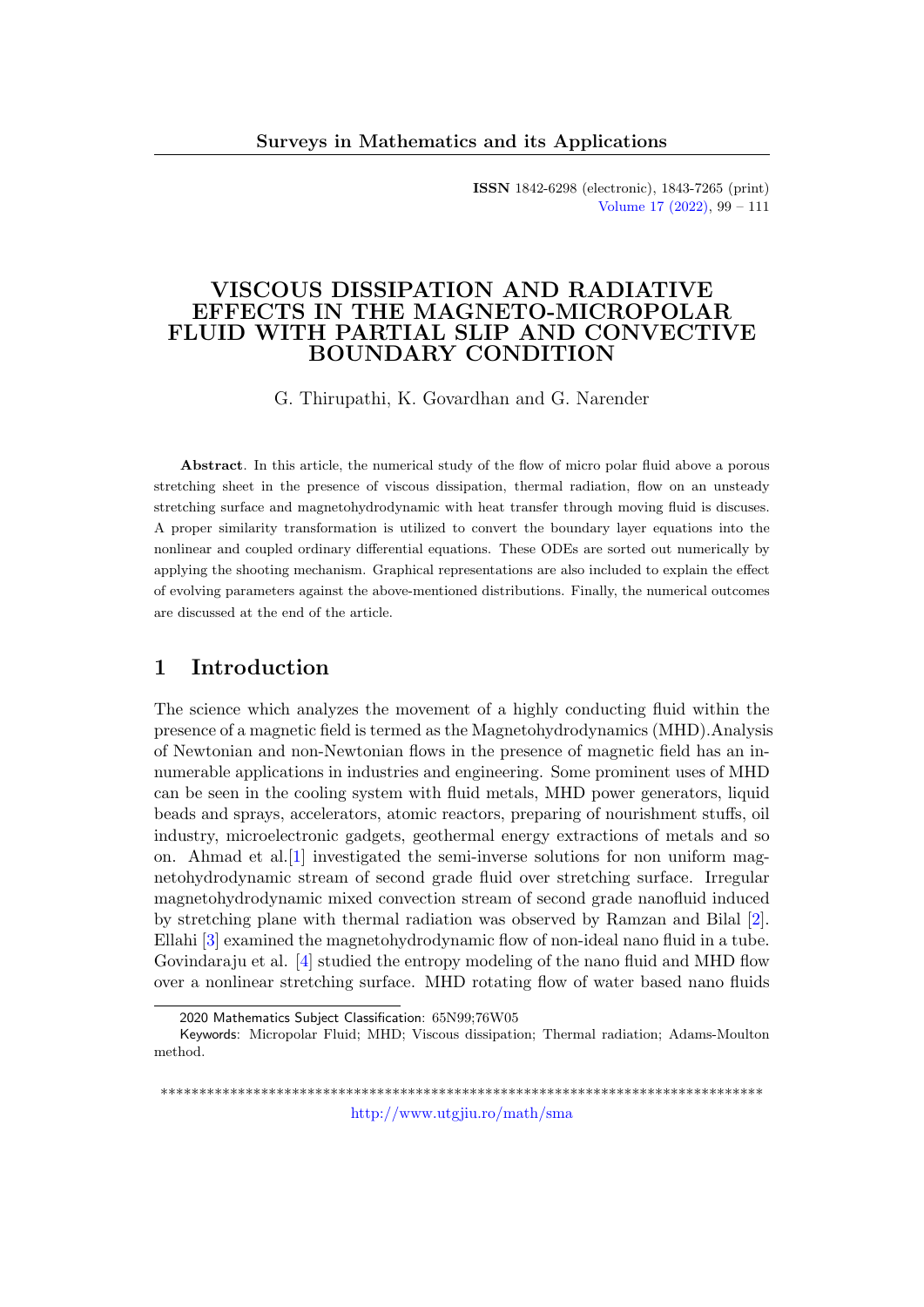moving in parallel plates was discussed by Sheikholeslami et al.[\[5\]](#page-11-0). Lin et al.[\[6\]](#page-11-1) examined the heat transfer impacts on MHD flow of pseudo-plastic fluid loaded with antiparticles.

The impact of thermal rays is essential in space technology and high temperature processes. At the point when the temperature variation is very high, the linear thermal radiation causes a noticeable error. To overcome such errors, nonlinear thermal radiation is taken into account. The impact of chemical reaction and thermal radiation on the flow over stretching surface with outer heat source was explained by Krishna et al.[\[7\]](#page-11-2). Researchers and scientists have done a series of research work to highlight the importance of thermal radiation  $[8]-[10]$  $[8]-[10]$  $[8]-[10]$ .

Mixed convection is one of the transport phenomena which is composed of both natural and forced convection flow. Mixed convection flow appear in many transport processes both naturally and in engineering applications. Industrial and technical processes incorporating the solar central receivers exposed to winds,electronic gadgets cooled by fans and nuclear reactors cooled in case of emergence shutdown. Abo-Eldahab et al. [\[11\]](#page-11-5) examined the magneto-hydrodynamic free heat transfer flow past a semi-infinite vertical strip with mass exchange and Hall effects. Mixed convection boundary layer is influenced by Hall current and Ohmic heating. Impacts on flow of a micropolar fluid from a circular cone with power-law fluid at stretching surface was studied by Abo-Eldahab et al.[\[12\]](#page-11-6). The impact of Hall current and chemical reaction on hydromagnetic flow of a vertical stretching plane with interior heat absorption was presented by Salem and El-Aziz [\[13\]](#page-11-7).

In this paper, we provide a comprehensive numerical review of [\[14\]](#page-11-8). A numerical study of micropolar, partial slip, MHD flow with convective boundary condition is analyzed. The constitutive of the flow model expression are sorted out numerically and the impact of physical parameters concerning the flow model on dimensionless energy, velocity, and microrotation are presented through graphs and tables. A comparison of the achieved numerical results with the published results of Ramzanet al. [\[14\]](#page-11-8) is also presented.

# 2 Problem Formulation

Assume that the fluid under discussion is taken as MHD two dimensional incompressible micropolar fluid which passes over porous stretching surface with slip velocity. The governing equations  $(2.1)-(2.4)$  $(2.1)-(2.4)$  $(2.1)-(2.4)$  are,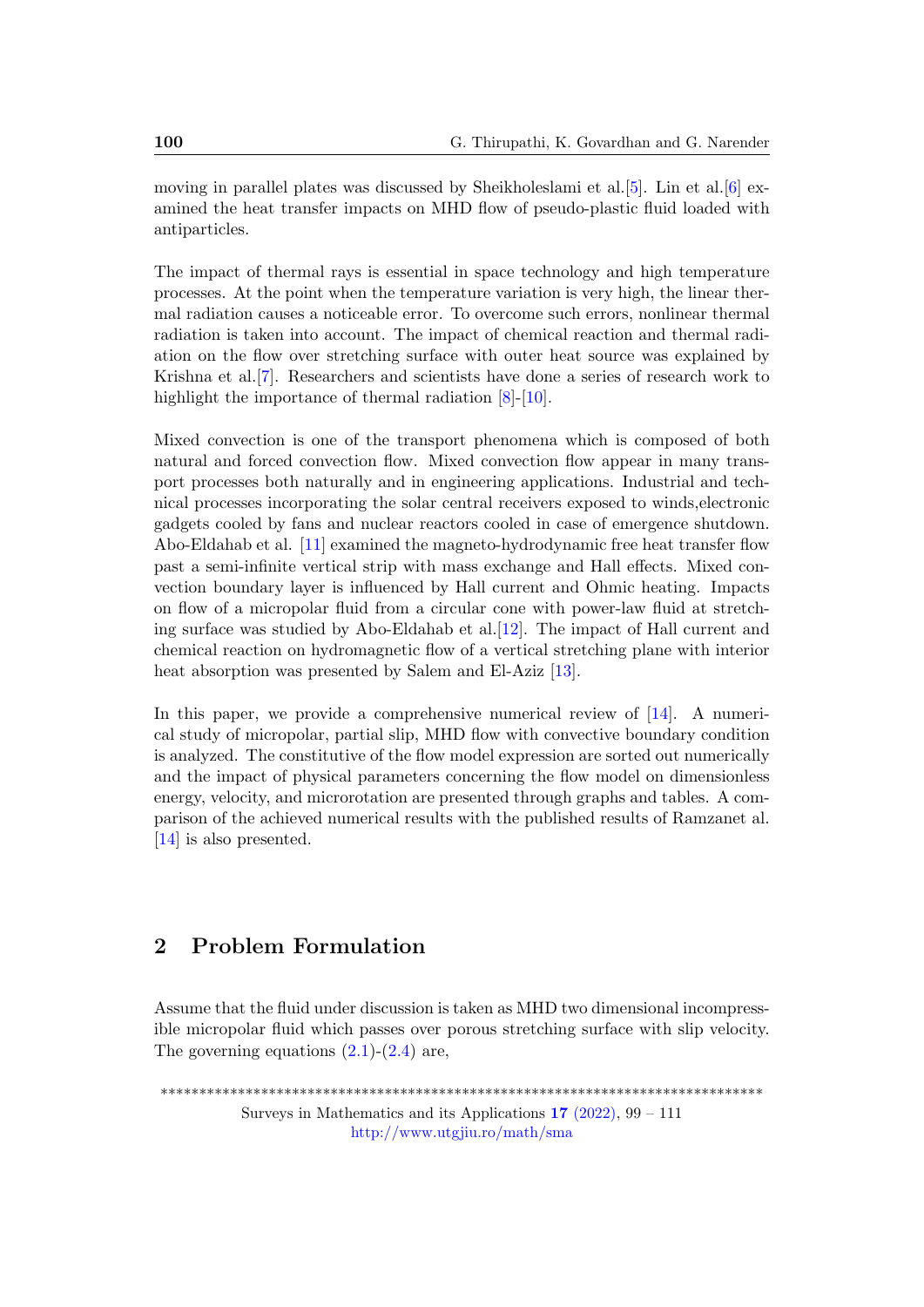<span id="page-2-0"></span>
$$
\frac{\partial u}{\partial x} + \frac{\partial v}{\partial y} = 0\tag{2.1}
$$

$$
\frac{\partial u}{\partial x}u + \frac{\partial u}{\partial y}v = \left(\frac{\mu + \kappa}{\rho}\right)\frac{\partial^2 u}{\partial y^2} + \frac{\kappa}{\rho}\frac{\partial N}{\partial y} - \frac{\sigma}{\rho}\left(E_0B_0 - B_0^2u\right),\tag{2.2}
$$

$$
\frac{\partial N}{\partial x}u + \frac{\partial N}{\partial y}v = \frac{\gamma^*}{\rho j}\frac{\partial^2 N}{\partial y^2} - \frac{\kappa}{\rho j}\left(2N + \frac{\partial u}{\partial y}\right),\tag{2.3}
$$

$$
\frac{\partial T}{\partial x}u + \frac{\partial T}{\partial y}v = \frac{\kappa_1}{\rho C_p} \left(\frac{\partial^2 T}{\partial y^2}\right) - \frac{1}{\rho c_p} \frac{16\sigma^* T_\infty^3}{3k^*} \frac{\partial^2 T}{\partial y^2} + \frac{(\mu + \kappa)}{\rho C_p} \left(\frac{\partial u}{\partial y}\right)^2 + \frac{(uB_0 - E_0)^2}{\rho C_p} \tag{2.4}
$$

<span id="page-2-1"></span>

Figure 1: Geometry of the problem

In eqs  $(2.1)-(2.4)$  $(2.1)-(2.4)$  $(2.1)-(2.4)$ ,  $\kappa^*$  the mean absorption coefficient,  $\sigma^*$  the Stefen-Boltzman,  $T$  the temperature and  $v$  the kinematic viscosity,  $B_0$  the applied magnetic field strength,  $E_0$  the applied electric field,  $v = \frac{\mu}{\rho}$  $\frac{\mu}{\rho}$ . The parameters  $\kappa$  and  $C_p$  are taken as constants and represents the permeability of porous media, the thermal conductivity and specific heat of the fluid respectively. The associated BCs for the above system of equations are,

$$
u = ax + \sigma^* \left[ (\mu + \kappa) \frac{\partial u}{\partial y} + \kappa N \right], v = v_w, N = -n \frac{\partial u}{\partial y}, -k \left( \frac{\partial T}{\partial y} \right) = h_f \left[ T_f - T \right], u \to 0, N \to 0, T \to T_\infty, \text{ as } y \to \infty
$$
 (2.5)

\*\*\*\*\*\*\*\*\*\*\*\*\*\*\*\*\*\*\*\*\*\*\*\*\*\*\*\*\*\*\*\*\*\*\*\*\*\*\*\*\*\*\*\*\*\*\*\*\*\*\*\*\*\*\*\*\*\*\*\*\*\*\*\*\*\*\*\*\*\*\*\*\*\*\*\*\*\*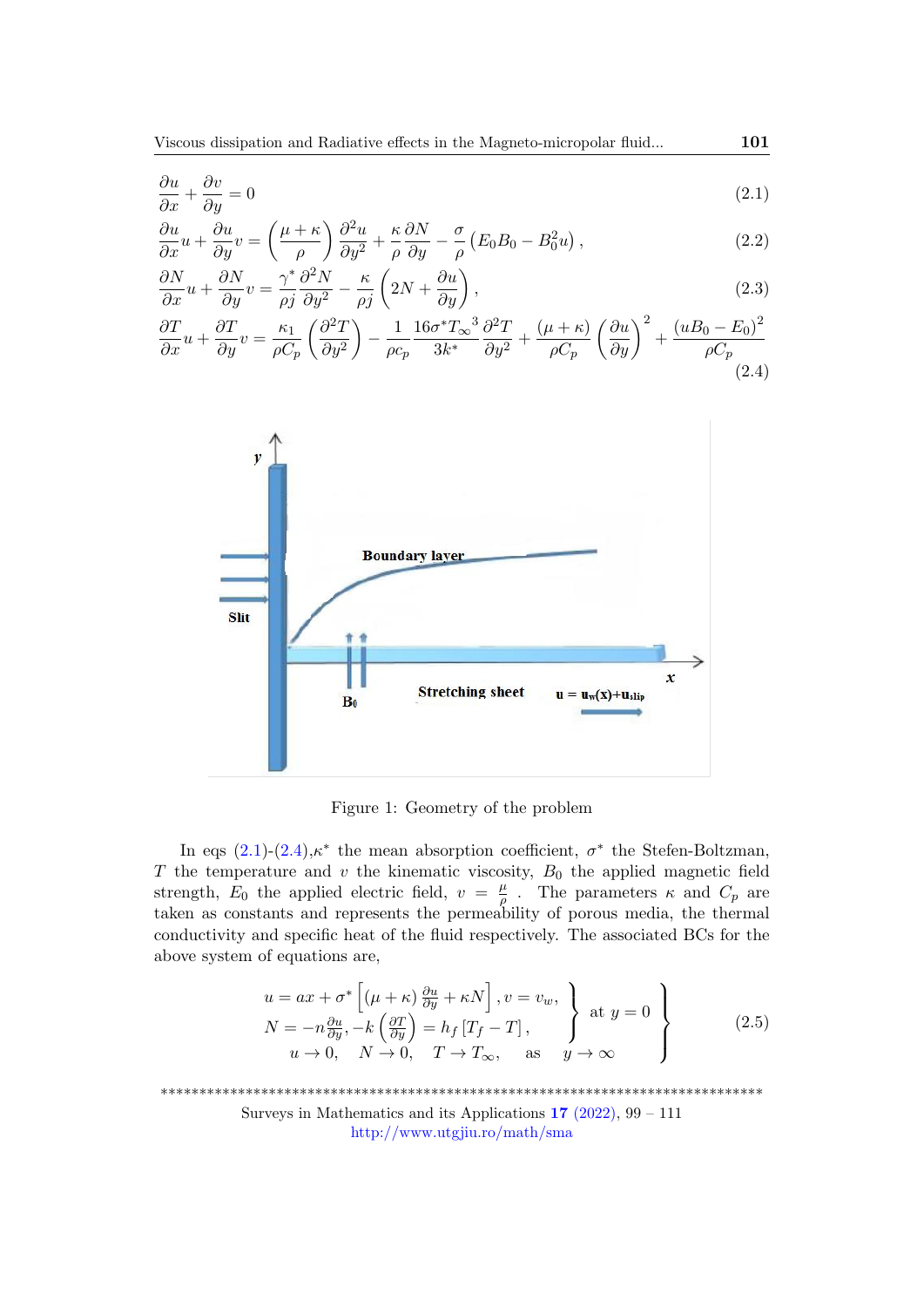Here  $N, j, \kappa_1, \alpha^*, u_w$  and  $h_f$  represent the micro-rotation or angular velocity, micro inertia density, thermal conductivity, slip coefficient, suction/injection velocity,heat transfer coefficient respectively. Further, is a constant and  $0 \leq n \leq 10$ . Now we convert the system of Eqs.  $(2.1)-(2.4)$  $(2.1)-(2.4)$  $(2.1)-(2.4)$  following the boundary conditions into a unit less form. For this purpose, we use the following similarity transformation.

$$
\eta = \sqrt{\frac{a}{v}} y, N = ax \sqrt{\frac{a}{v}} h(\eta), u = \frac{\partial \psi}{\partial y}, v = -\frac{\partial \psi}{\partial x}, \psi = \sqrt{av} x f(\eta), \theta(\eta) = \frac{T - T_{\infty}}{T_f - T_{\infty}}
$$
(2.6)

Here the parameters  $K, M, R, E_c, f_w, P_r$  and  $\alpha$  and are the material parameter, Hartmann number, radiation parameter, Eckert number, suction velocity, Prandtlnumber and slip parameter respectively. These quantities are formulated as follows:

$$
K = \frac{\kappa}{\mu}, \quad M^2 = \frac{\sigma B_0^2}{\rho a}, \quad f_w = -(av)^{-\frac{1}{2}} v_w, \quad P_r = \frac{\mu C_p}{\kappa}, \quad \alpha = \alpha^* \mu \sqrt{\frac{a}{v}}, \quad E = \frac{E_0}{u_w B_0},
$$
  

$$
R = \frac{4\sigma^* T_\infty^3}{\kappa^* \kappa_1}, \quad Ec = \frac{u_w^2}{C_p (T_f - T_\infty)}
$$

The dimensionless form of the mathematical model of the present problem is:

$$
(1+K)f''' + ff'' + \left(M^2E - (f')^2\right) + Kh' - M^2f' = 0
$$
\n<sup>(2.7)</sup>

$$
(1 + \frac{K}{2})h'' + fh' - f'h - K(2h + f'') = 0
$$
\n(2.8)

$$
\left(1+\frac{4}{3}R\right)\theta'' + \Pr\left[f\theta' + (1+K)E_c(f'')^2 + EcM^2\left((f')^2 + E^2 - 2Ef'\right)\right] = 0
$$
\n(2.9)

along with BCs:

<span id="page-3-2"></span>
$$
f(\eta) = f_w, f'(\eta) = 1 + \alpha (1 + K(1 - n)) f''(\eta),
$$
  
\n
$$
h(\eta) = -nf''(0), \theta(\eta) = -\gamma (1 - \theta(\eta))
$$
  
\n
$$
f'(\eta) = 0, h(\eta) = 0, \theta(\eta) = 0 \text{ as } \eta \to \infty
$$
\n(2.10)

The local skin friction and the Nuselt numbers are characterized as

<span id="page-3-1"></span><span id="page-3-0"></span>
$$
C_{fx} = \frac{2\tau_w}{\rho(ax)^2}, Nux = \frac{xq_w}{k(T_f - T_\infty)}
$$
\n(2.11)

where  $q_w$ ,  $\tau_w$  are given by

$$
\tau_w = \left[ (\mu + K) \frac{\partial u}{\partial y} + \kappa N \right]_{y=0}, q_w = -\kappa_1 \left[ \frac{\partial T}{\partial y} \right]_{y=0} \tag{2.12}
$$

\*\*\*\*\*\*\*\*\*\*\*\*\*\*\*\*\*\*\*\*\*\*\*\*\*\*\*\*\*\*\*\*\*\*\*\*\*\*\*\*\*\*\*\*\*\*\*\*\*\*\*\*\*\*\*\*\*\*\*\*\*\*\*\*\*\*\*\*\*\*\*\*\*\*\*\*\*\*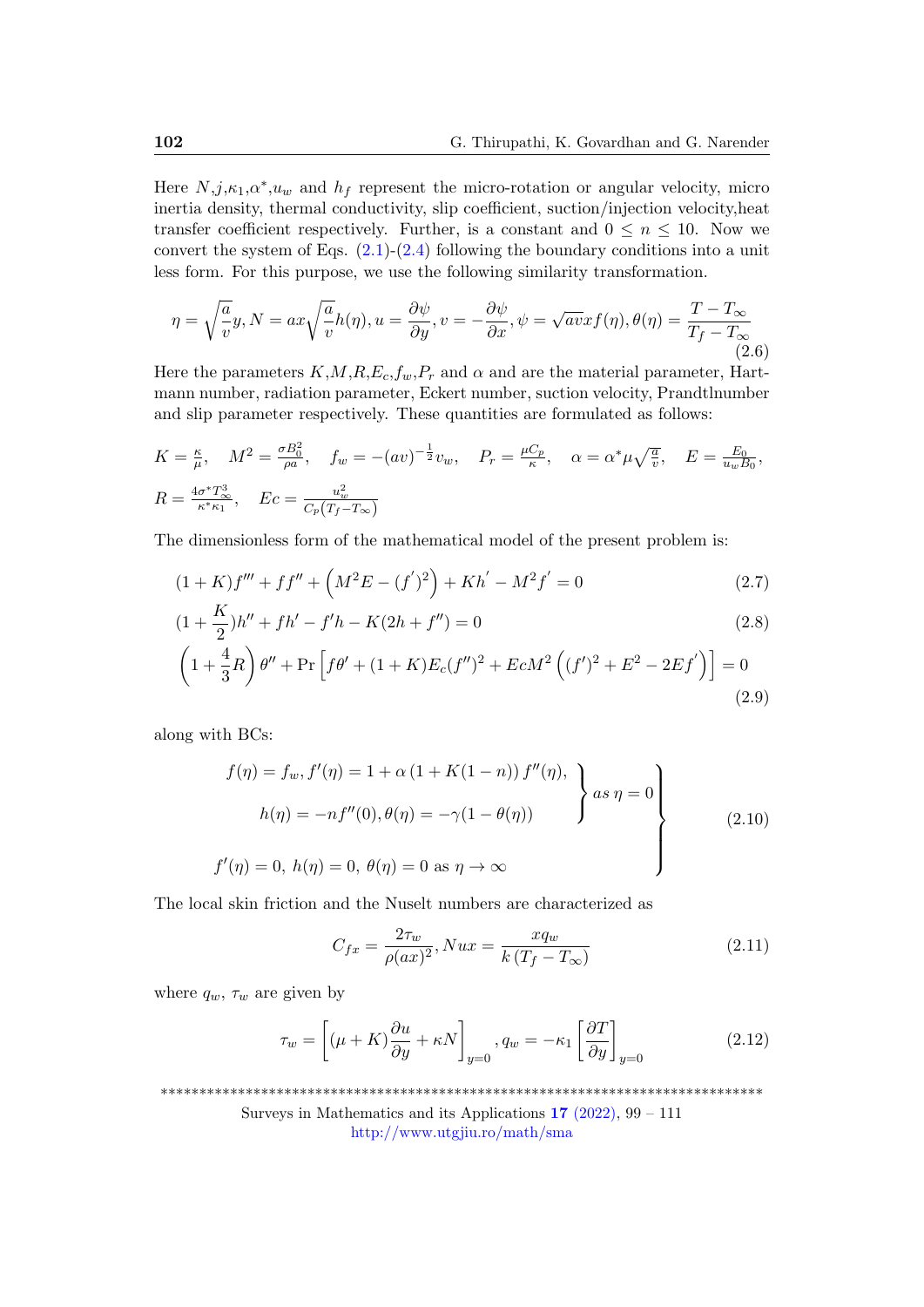The dimensionless form of the above quantities becomes

$$
\frac{1}{2}C_{f}Re_{x}^{\frac{1}{2}} = [1 + (1 - n)K] f''(0),
$$
  
\n
$$
NuRe_{x}^{\frac{1}{2}} = -\frac{1}{3} \left[3 + 4R_{d} \left[ (Q_{w} - 1) \theta(0) + 1 \right]^{3} \right] \theta'(0).
$$
\n(2.13)

# 3 Solution methodology

The analytic solution of the boundary value problem  $(2.7)-(2.9)$  $(2.7)-(2.9)$  $(2.7)-(2.9)$  cannot be found because these equations are non-linear and coupled. So, we use a numerical technique, i.e.the shooting scheme with fourth order Adams-Moulton method. In order to solve the system of ODEs  $(2.7)-(2.9)$  $(2.7)-(2.9)$  $(2.7)-(2.9)$ , with boundary conditions eqn  $(2.10)$ ,utilizing the shooting method, first of all we have to change these equations into a system of first order differential expressions. Let us use the following notations.

$$
f = y_1
$$
,  $f' = y_2$ ,  $f'' = y_3$ ,  $h = y_4$ ,  $h' = y_5$ ,  $\theta = y_6$ ,  $\theta' = y_7$ . (3.1)

The system of equation  $(2.7)-(2.9)$  $(2.7)-(2.9)$  $(2.7)-(2.9)$  following the boundary limits are  $(2.10)$  changed into a system of seven first order differential expressions.

<span id="page-4-0"></span>
$$
y'_{1} = y_{2},
$$
  
\n
$$
y'_{2} = y_{3},
$$
  
\n
$$
y'_{3} = \frac{1}{(1+K)} [y_{2}^{2} - y_{1}y_{3} - Ky_{5} + M^{2}y_{2} - M^{2}E],
$$
  
\n
$$
y'_{4} = y_{5},
$$
  
\n
$$
y'_{5} = \frac{2}{(2+K)} [-y_{1}y_{5} + y_{2}y_{4} + K(2y_{4} + y_{3})],
$$
  
\n
$$
y'_{6} = y_{7},
$$
  
\n
$$
y'_{7} = -\left(\frac{3P_{r}}{3+4R}\right) \begin{bmatrix} y_{1}y_{7} - (1+K)E_{c}y_{3}^{2} \\ -M^{2}E_{c}(y_{2}^{2} + E^{2} - 2Ey_{2}) \end{bmatrix},
$$
  
\n
$$
y_{8}(0) = u,
$$
  
\n
$$
y_{9}(0) = -\gamma(1-u)
$$
  
\n(3.2)

In the above system of equations  $(3.2)$ , the missing initial conditions and are to be chosen such that

$$
y_2(\eta_\infty, s, t, u) = 0, y_4(\eta_\infty, s, t, u) = 0, y_6(\eta_\infty, s, t, u) = 0 \tag{3.3}
$$

With these new notation, the Newton's iterative scheme get the following form.

| $_{\rm e}$ $(n+1)$ | $s^{(n)}$ | $\frac{\partial y_2}{\partial s}$ | $\frac{\partial y_2}{\partial t}$ | $\frac{\partial y_2}{\partial u}$        |                                                | $y_2^{(n)}$                 |       |
|--------------------|-----------|-----------------------------------|-----------------------------------|------------------------------------------|------------------------------------------------|-----------------------------|-------|
| $+(n+1)$           | $t^{(n)}$ | $\frac{\partial y_4}{\partial s}$ | $\frac{\partial y_4}{\partial t}$ | $\frac{\partial y_4}{\partial u}$        |                                                | $\left( n\right)$<br>$y_4$  | (3.4) |
| $u^{(n+1)}$        | $u^{(n)}$ | $\frac{\partial y_6}{\partial s}$ | $\frac{\partial y_6}{\partial t}$ | $\frac{\partial y_6}{\partial u}$<br>-41 | $(s^{(n)}, t^{(n)}, u^{(n)}\cdot \eta_\infty)$ | (n)<br>$y_6^{\prime\prime}$ |       |

\*\*\*\*\*\*\*\*\*\*\*\*\*\*\*\*\*\*\*\*\*\*\*\*\*\*\*\*\*\*\*\*\*\*\*\*\*\*\*\*\*\*\*\*\*\*\*\*\*\*\*\*\*\*\*\*\*\*\*\*\*\*\*\*\*\*\*\*\*\*\*\*\*\*\*\*\*\*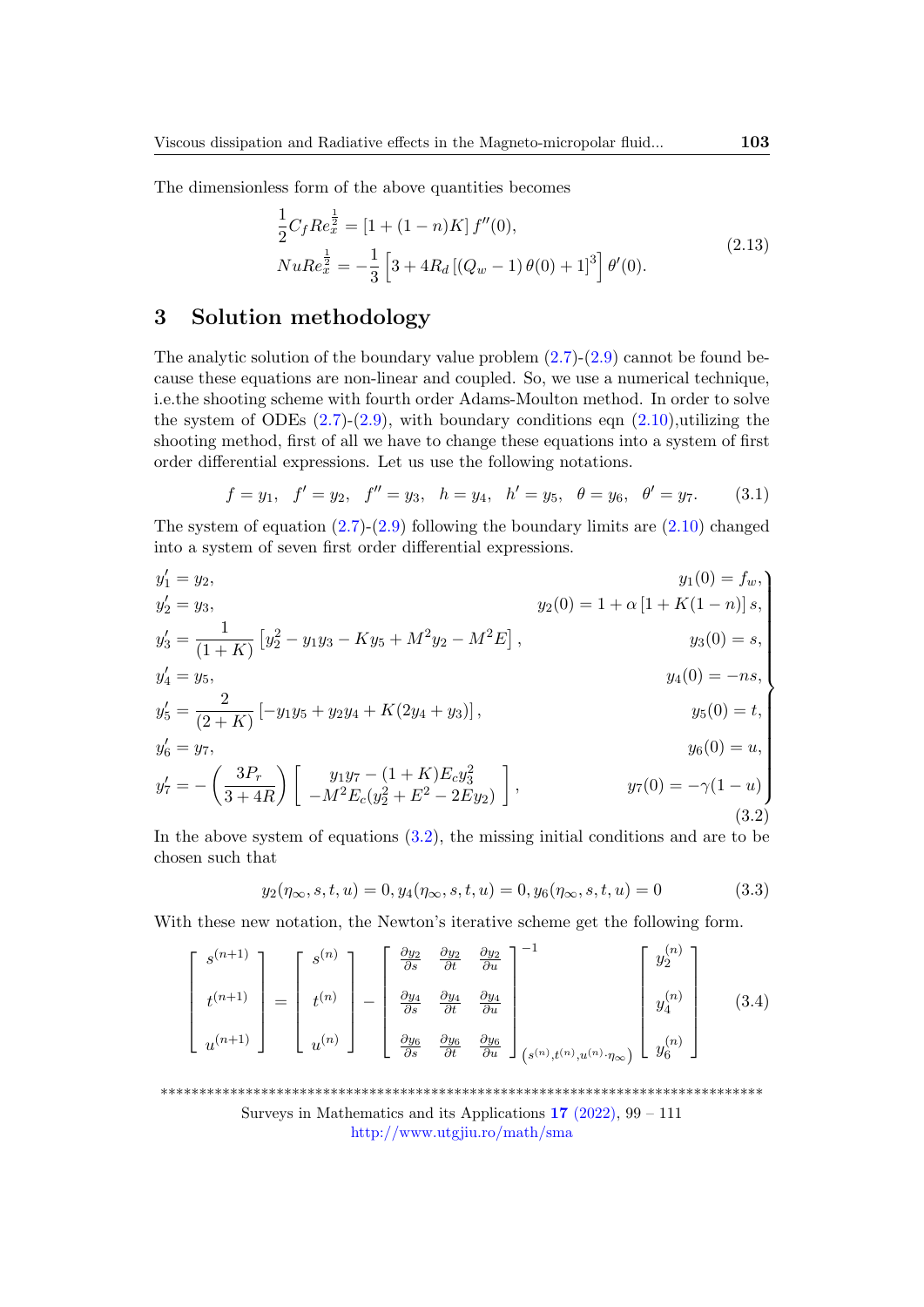The convergence criteria are chosen to be successive value agree up to 6 significant digits. The choice of  $\eta_{max} = 9$  was more than enough for end condition.

## 4 Results and discussion

The objective of this section is to analyze the numerical results displayed in the shape of graphs and tables. The computations are carried out for various values of the material parameter  $K$ , Hartmann number  $M$ , electric parameter  $E$ , radiation parameter R, Eckert number  $E_c$ , suction velocity  $f_w$ , slip parameter  $\alpha$ , and Prandtl number  $P_r$  and the impact of these parameters on the velocity, micro rotation and temperature profiles is also discussed in detail.

#### 4.1 Impact of slip parameter and suction parameter on the unitless velocity profile

The effect of slip parameter  $\alpha$  on the dimensionless velocity profile  $f'(0)$  is presented in Figure [\[2\]](#page-6-0). Increasing the values of the slip parameter reduces the velocity field and particular boundary thickness as depicted in Figure[\[2\]](#page-6-0). The impact of the section parameter  $f_w$  on the dimensionless velocity profile  $f'(0)$  is presented in Figure[\[3\]](#page-6-1). Velocity profile diminishes and accompanied with boundary layer width increases for gradually growing values of the suction parameter  $f_w$ .

#### 4.2 Impact of material parameter on the unitless velocity profile and dimensionless microrotation profile

The impact of the material parameter K on the dimensionless velocity profile  $f'(0)$ is presented in Figure<sup>[\[4\]](#page-7-0)</sup>. By increasing K, the velocity field reduces in the lower half of the surface whereas it enhances in the upper half. The velocity is going to reduce initially with the mounting values of the material parameter K. However, for  $\eta > 1$ there is an elevation in the velocity profile. Figure  $[5]$  shows the impact of the material parameter K on the dimensionless micro rotation profile  $h(\eta)$ . By increasing the values of K the micro rotation decreases.

### 4.3 Impact of Hartmann number on the unitless velocity profile and dimensionless energy profile.

Figures [\[6\]](#page-7-2) and [\[7\]](#page-8-0) depict the impact of Hartman number M on the velocity profile  $f'(0)$  and the dimensionless energy profile  $\theta(\eta)$ . It is shows that the huge values of the magnetic parameter M case a fall down the velocity profile  $f'(0)$  and an increase in the dimensionless energy profile  $\theta(\eta)$ , since the magnetic field introduces a force i.e. the Lorentz force which opposes the stream and the velocity distribution.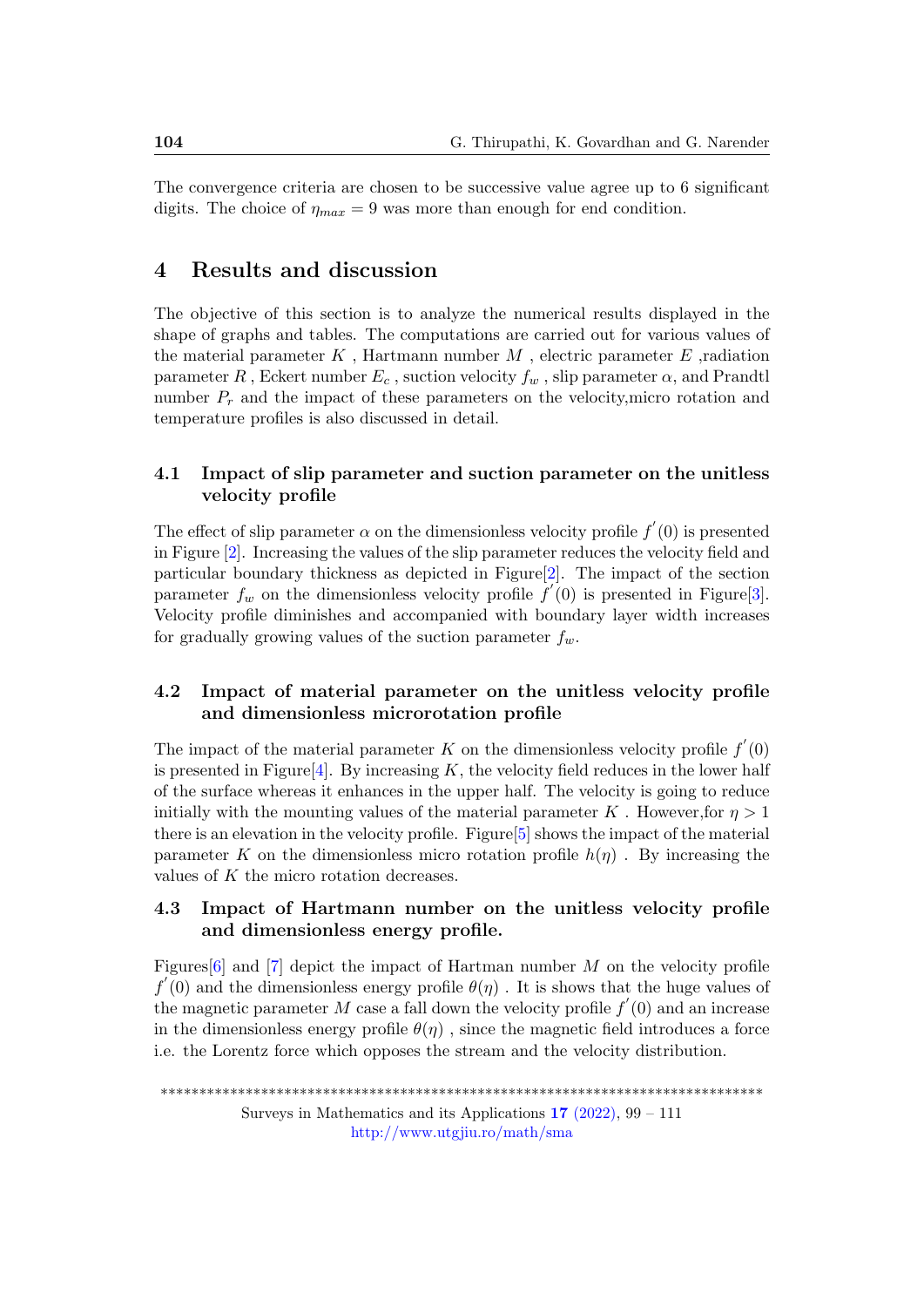#### 4.4 Impact of Biot number and Eckert number on the dimensionless energy profile.

Figure [8] demonstrates the impact of the Biot number  $\gamma$  on the temperature  $\theta(\eta)$ . We notice that the enhanced values of Biot number  $\gamma$  cause a higher energy and thicker the thermal boundary layer thickness. Figure<sup>[9]</sup> displays the influence of Eckert number  $E_c$  on the energy profile. Energy profile increases when the Eckert number is increased. Due to friction, the heat energy is kept in owing to accelerating values of Eckert number, which results in the enhancement of the temperature profile.



<span id="page-6-0"></span>Figure 2: Impact of  $\alpha$  on the unitless velocity  $f'(\eta)$ 



<span id="page-6-1"></span>Figure 3: Impact of  $f_w$  on the unitless velocity  $f'(\eta)$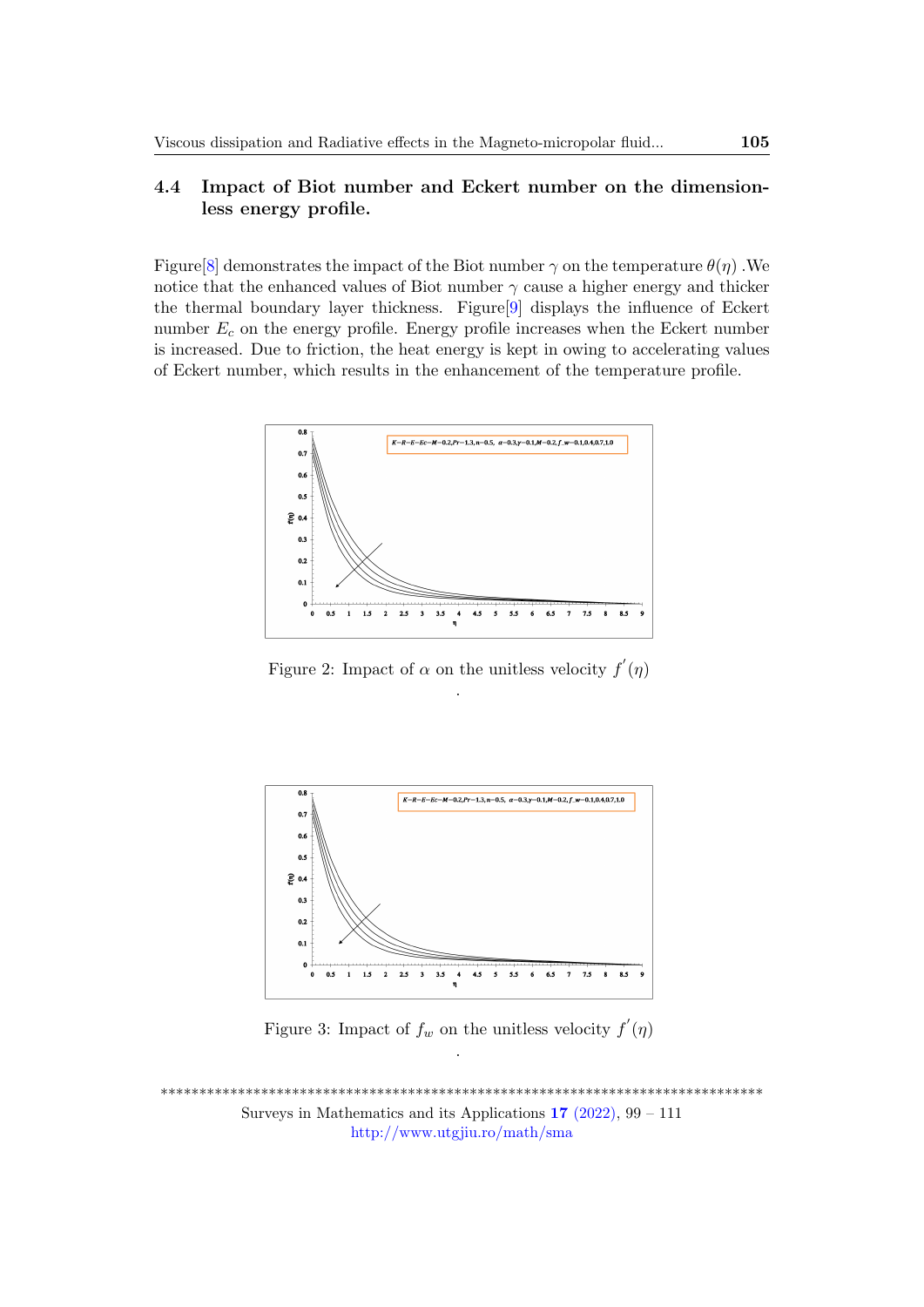

<span id="page-7-0"></span>Figure 4: Impact of K on the unitless velocity  $f'(\eta)$ 



<span id="page-7-1"></span>Figure 5: Impact of K on the unitless micro rotation  $h(\eta)$ 



<span id="page-7-2"></span>Figure 6: Impact of M on the unitless velocity  $f'(\eta)$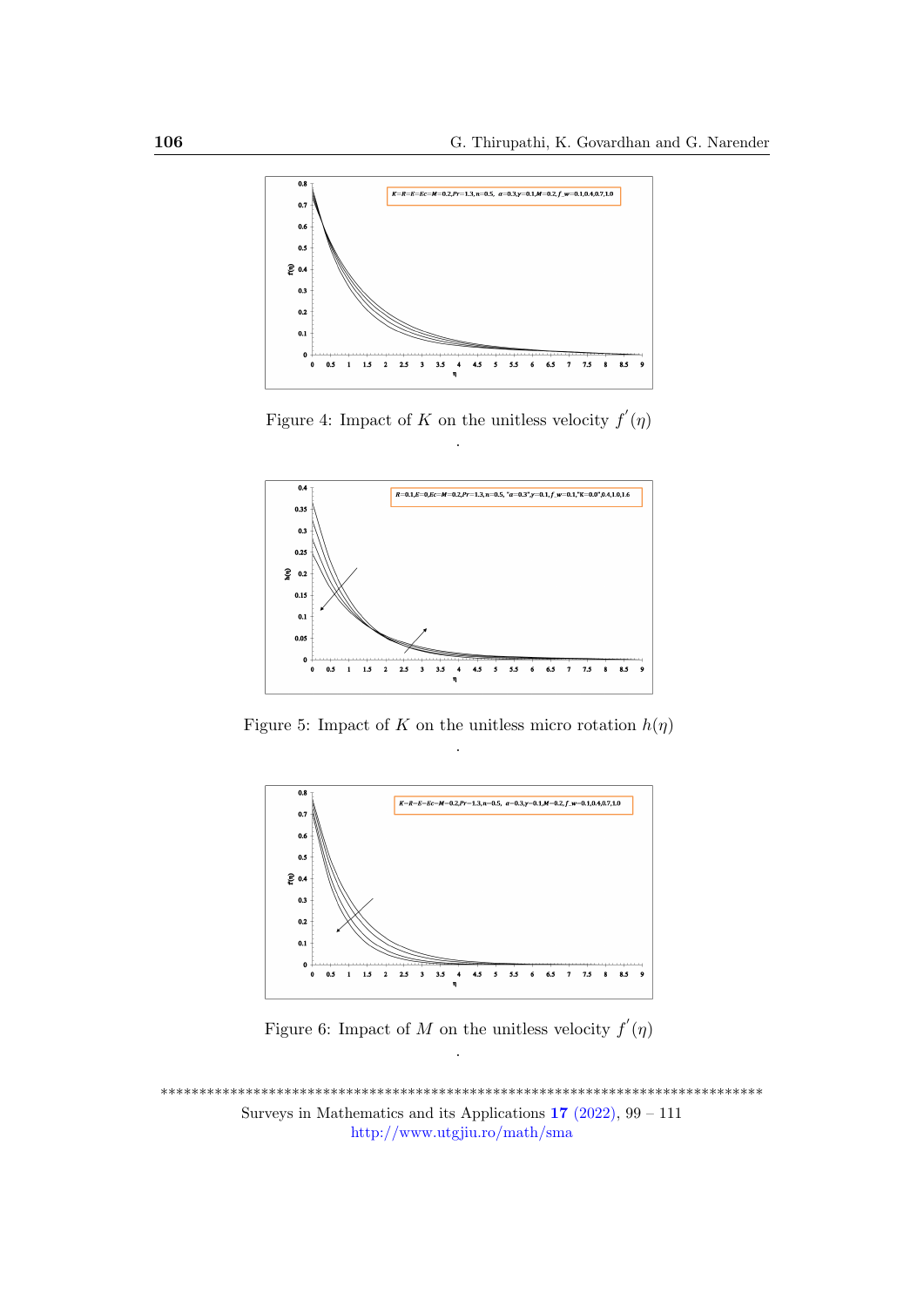

<span id="page-8-0"></span>Figure 7: Impact of M on the unitless energy  $\theta(\eta)$ 



<span id="page-8-1"></span>Figure 8: Impact of  $\gamma$  on the unitless energy  $\theta(\eta)$ 



<span id="page-8-2"></span>Figure 9: Impact of  $E_c$  on the unitless energy  $\theta(\eta)$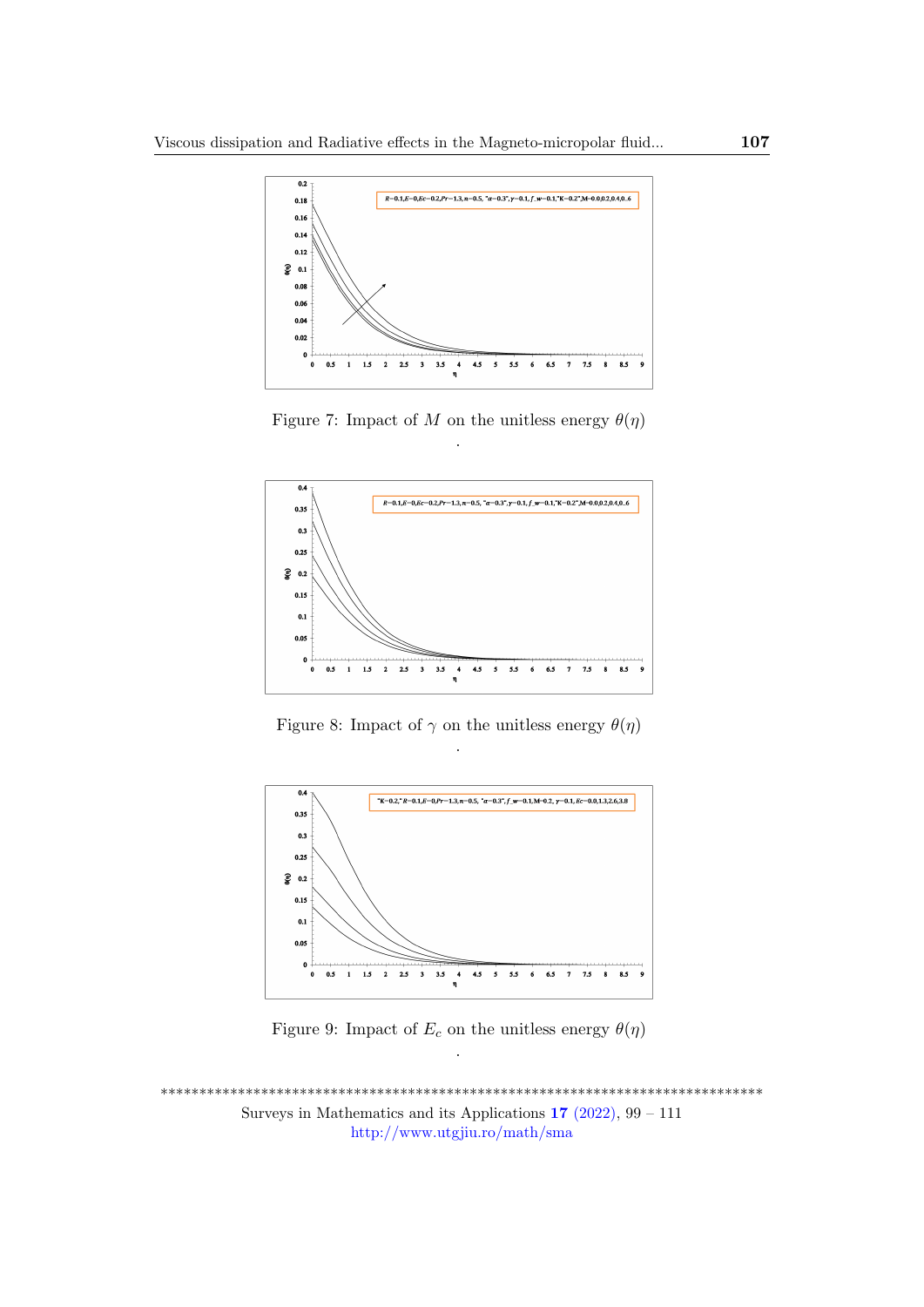#### 4.5 Skin-friction coefficient and Nusselt number.

The Nusselt number  $Nux$  is of great interest for engineers. In Table [\[1\]](#page-9-0), the numerical analysis of Nux for different physical parameters under discussion, is displayed. Here, we use the shooting technique with the Adams – Moulton fourth order mechanism. We compare the results obtained [\[14\]](#page-11-8) and found in an excellent agreement.It is found that the inflation in the radiation parameter R,  $\gamma$ , electric parameter E, Eckert number  $E_c$ , and Prandtl number  $P_r$  results a rise in the Nusselt number. Moreover, the Nusselt number has inverse relation with Hartman number  $M$  and the slip parameter  $\alpha$ .

| Parameters |             |     |          |          |                |             | $NuxRex-\frac{1}{2}$ |              |  |
|------------|-------------|-----|----------|----------|----------------|-------------|----------------------|--------------|--|
| М          | $\mathbf R$ | E   | $\alpha$ | $\gamma$ | $\mathbf{E}_c$ | ${\bf P}_r$ | Ramzan et al.[14]    | Present      |  |
| 0.2        | 0.1         | 0.2 | 0.1      | 0.1      | 0.2            | 1.0         | 0.08591              | 0.0852257300 |  |
| 0.3        |             |     |          |          |                |             | 0.08595              | 0.0843653500 |  |
| 0.6        |             |     |          |          |                |             | 0.08490              | 0.0794487200 |  |
| 0.9        |             |     |          |          |                |             | 0.08381              | 0.0716007100 |  |
| 0.2        | 0.3         |     |          |          |                |             | 0.08540              | 0.0838840700 |  |
|            | 0.6         |     |          |          |                |             | 0.84400              | 0.0811583800 |  |
|            | 0.9         |     |          |          |                |             | 0.08351              | 0.0786207100 |  |
|            | 0.1         | 0.3 |          |          |                |             | 0.08580              | 0.0854807100 |  |
|            |             | 0.6 |          |          |                |             | 0.08605              | 0.0832169200 |  |
|            |             | 0.9 |          |          |                |             | 0.08599              | 0.0791851400 |  |
|            |             | 0.9 | 0.3      |          |                |             | 0.08515              | 0.0851039500 |  |
|            |             |     | 0.6      |          |                |             | 0.08440              | 0.0639808700 |  |
|            |             |     | 0.9      |          |                |             | 0.08339              | 0.0592653600 |  |
|            |             |     | 0.1      | 0.3      |                |             | 0.20212              | 0.2003953000 |  |
|            |             |     |          | 0.6      |                |             | 0.34401              | 0.3023692000 |  |
|            |             |     |          | 0.9      |                |             | 0.36662              | 0.3641334000 |  |
|            |             |     |          | 0.1      | 0.3            |             | 0.08544              | 0.0848446600 |  |
|            |             |     |          |          | 0.6            |             | 0.08455              | 0.0832361400 |  |
|            |             |     |          |          | 0.9            |             | 0.08355              | 0.0813171300 |  |
|            |             |     |          |          | 0.2            | 2.0         | 0.08951              | 0.0899033800 |  |
|            |             |     |          |          |                | 3.0         | 0.09194              | 0.0914043600 |  |
|            |             |     |          |          |                | 4.0         | 0.09340              | 0.0920416800 |  |

<span id="page-9-0"></span>Table 1: Numerical results of  $NuxRe_x^{-\frac{1}{2}}$  for different values of  $P_r, K, M, R, E, \alpha, \gamma$  and  $E_c$ .

\*\*\*\*\*\*\*\*\*\*\*\*\*\*\*\*\*\*\*\*\*\*\*\*\*\*\*\*\*\*\*\*\*\*\*\*\*\*\*\*\*\*\*\*\*\*\*\*\*\*\*\*\*\*\*\*\*\*\*\*\*\*\*\*\*\*\*\*\*\*\*\*\*\*\*\*\*\*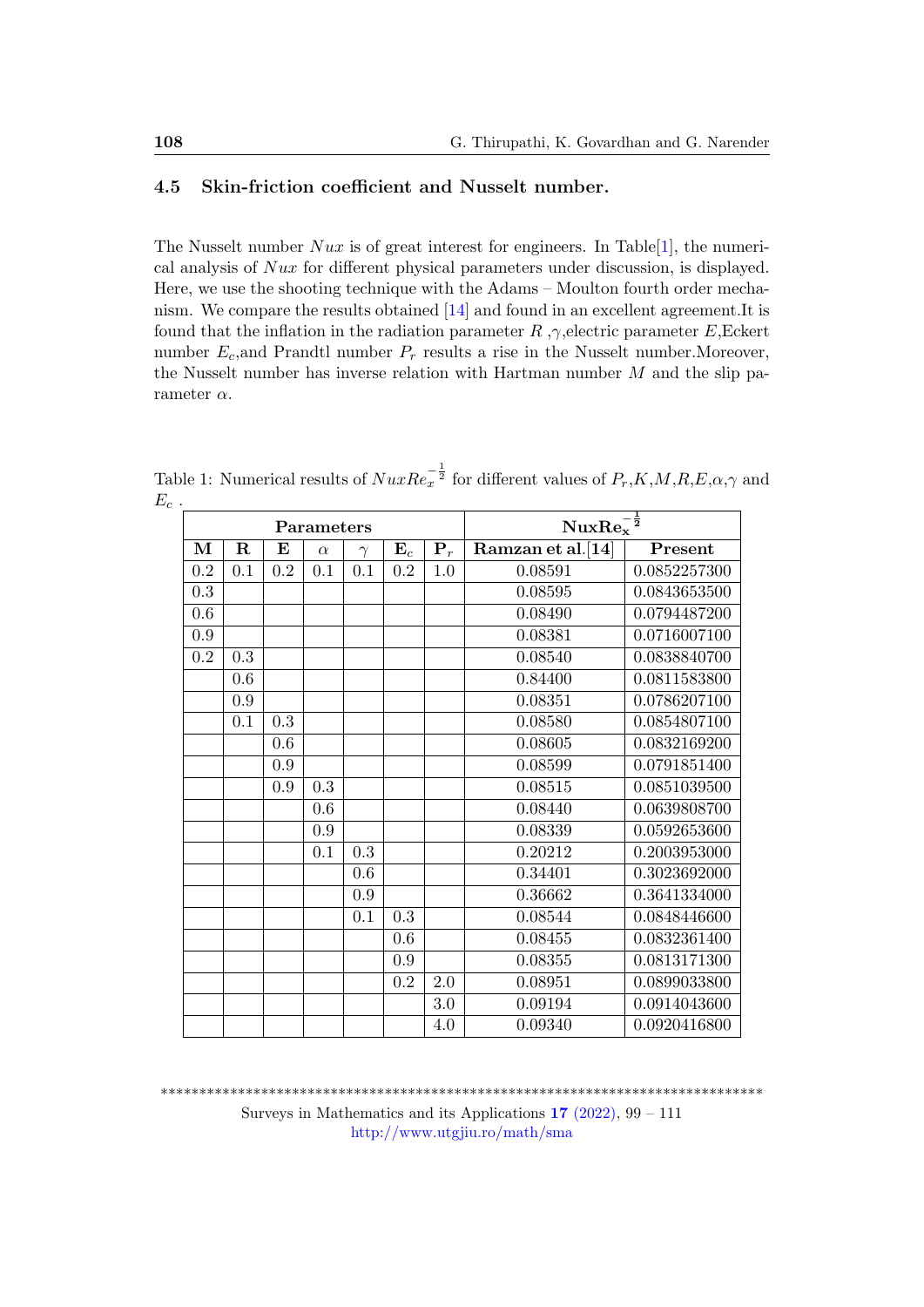# 5 Conclusion

In this article, the numerical study of the flow of micropolar fluid past a porous stretching sheet in the presence of Joule heating, partial slip and magnetohydrodynamic (MHD), is presented. The properties of the fluid like viscosity and thermal conductivity are taken independent of temperature. The dimensionless velocity,dimensionless temperature and dimensionless micro-rotation are analyzed and presented in the form of graphs and tables. We present the Nusselt number in the tabular form for different values of the distinctive physical parameters. From the above study, we can make the following conclusions.

- $\bullet$  The material parameter K diminishes the micro-rotation and distributions of velocity.
- The slip parameter diminishes the micro-rotation and the velocity distributions.
- The energy failed with its boundary layer thickness inflated against the mounting values of the electrical field parameter E.
- $\bullet$  The mounting values of the Hartmann number  $M$  decrease the velocity distribution and increase the energy field.

Acknowledgement: Help by Prf. S R Koneru, Retd. Professor, Department of Mathematics, IIT Mumbai in the preparation of this paper is gratefully acknowledged.

## References

- <span id="page-10-0"></span>[1] A. Ahmad, S. Afzal, and S. Asghar. Semi-inverse solution for transient MHD flow of a second-grade fluid past a stretching surface. American Institute of Physics, 10:127140, 2015.
- <span id="page-10-1"></span>[2] M. Ramzan and M. Bilal. Time dependent MHD nano-second grade fluid flow induced by permeable vertical sheet with mixed convection and thermal radiation. Public Library of Science, 64: e0124929, 2015.
- <span id="page-10-2"></span>[3] R. Ellahi. The effects of MHD and temperature dependent viscosity on the flow of non - Newtonian nanofluid in a pipe. Applied Mathematical Modelling, 3:1451- 1467, 2013. [MR3002234.](https://www.ams.org/mathscinet-getitem?mr=3002234) [Zbl 1351.76306.](https://zbmath.org/?q=an:1351.76306)
- <span id="page-10-3"></span>[4] M. Govindaraju, N. V. Ganesh, B. Ganga, and A. A. Hakeem. *Entropy gen*eration analysis of magnetohydrodynamic flow of a nanofluid over a stretching sheet. Egyptian Mathematical Society, 2:429-434, 2015. [MR3355439.](https://www.ams.org/mathscinet-getitem?mr=3355439) [Zbl](https://zbmath.org/?q=an:1326.76031) [1326.76031.](https://zbmath.org/?q=an:1326.76031)

\*\*\*\*\*\*\*\*\*\*\*\*\*\*\*\*\*\*\*\*\*\*\*\*\*\*\*\*\*\*\*\*\*\*\*\*\*\*\*\*\*\*\*\*\*\*\*\*\*\*\*\*\*\*\*\*\*\*\*\*\*\*\*\*\*\*\*\*\*\*\*\*\*\*\*\*\*\*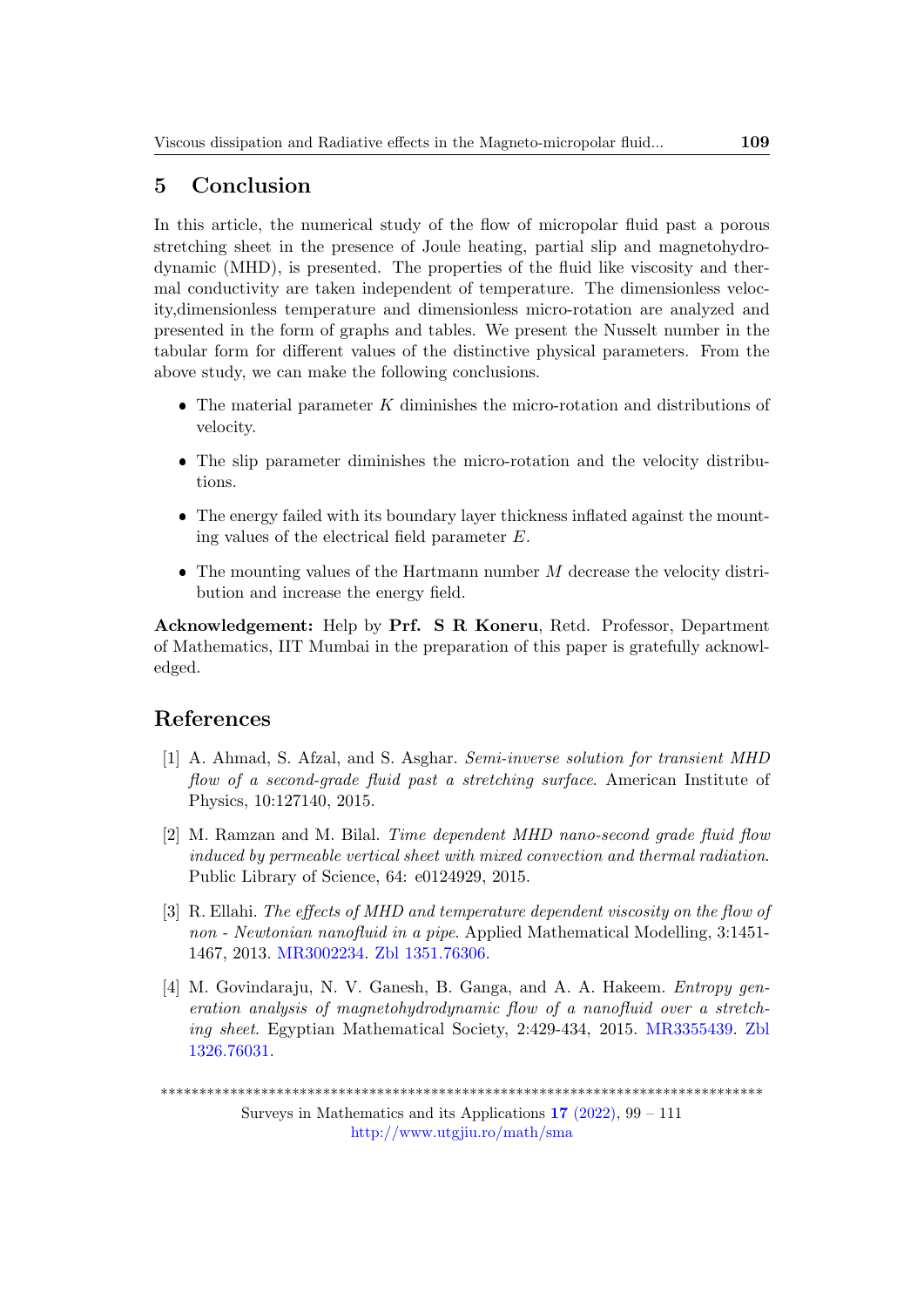- <span id="page-11-0"></span>[5] M. Sheikholeslami, H. Hatami, and D. D. Ganji. Nanofluid flow and heat transfer in a rotating system in the presence of a magnetic field. Journal of Molecular Liquids, 190:112-120, 2014.
- <span id="page-11-1"></span>[6] Y. Lin, L. Zheng, X. Zhang, L. Ma, and G. Chen. MHD pseudo-plastic nanofluid unsteady flow and heat transfer in a finite thin film over stretching surface with internal heat generation. International Journal of Heat and Mass Transfer, 84:903-911, 2015.
- <span id="page-11-2"></span>[7] P. M. Krishna, N. Sandeep, and V. Sugunamma. Effects of radiation and chemical reaction on MHD convective flow over a permeable stretching surface with suction and heat generation. Web Journey Science and Technology, 12:831-847, 2015.
- <span id="page-11-3"></span>[8] Z. Abbas, M. Naveed, and M. Sajid. Hydromagnetic slip flow of nanofluid over a curved stretching surface with heat generation and thermal radiation. Journal of Molecular Liquids, 215:756-762, 2016.
- [9] R. U. Haq, S. Nadeem, Z. H. Khan, and N. S. Akbar. Thermal radiation and slip effects on MHD stagnation point flow of nanofluid over a stretching sheet. Physics E, 65:27-23, 2015.
- <span id="page-11-4"></span>[10] M. Sheikholeslami, D. D. Ganji, M. Y. Javed, and R. Ellahi. Effect of thermal radiation on magnetohydrodynamics nanofluid flow and heat transfer by means of two-phase model. Journal of Magnetism and Magnetic Materials, 374:36-43, 2015.
- <span id="page-11-5"></span>[11] E. M. Abo-Eldahab and M. E. Elbarbary. Hall current effect on magnetohydrodynamic free convection flow past a semi-infinite vertical plate with mass transfer. International Journal of Engineering Science, 60:1641-1652, 2001. [Zbl](https://zbmath.org/?q=an:1210.76207) [1210 76207](https://zbmath.org/?q=an:1210.76207)
- <span id="page-11-6"></span>[12] E. M. Abo-Eldahab and M. A. Aziz. Hall current and Ohmic heating effects on mixed convection boundary layer flow of a micropolar fluid from a rotating cone with power-law fluid at a stretching surface. International Communications in Heat and Mass Transfer, 31:751-762, 2004.
- <span id="page-11-7"></span>[13] A. M. Salem and M. A. El-Aziz. Effects of Hall current and chemical reaction on hydromagnetic flow of a stretching vertical surface with internal heat generation/absorption. Applied Mathematical Modelling, 55:1236-1254, 2008. [MR2409379.](https://mathscinet.ams.org/mathscinet-getitem?mr=2409379) [Zbl 1251.76064.](https://zbmath.org/?q=an:1251.76064)
- <span id="page-11-8"></span>[14] M. Ramzan, M. Farooq, T. Hayat, and J. D. Chung. Radiative and Joulem heating effects in the MHD flow of a micropolar fluid with partial slip and convective boundary condition. Molecular Liquids, 10.1016:05-091, 2016.

<sup>\*\*\*\*\*\*\*\*\*\*\*\*\*\*\*\*\*\*\*\*\*\*\*\*\*\*\*\*\*\*\*\*\*\*\*\*\*\*\*\*\*\*\*\*\*\*\*\*\*\*\*\*\*\*\*\*\*\*\*\*\*\*\*\*\*\*\*\*\*\*\*\*\*\*\*\*\*\*</sup>

Surveys in Mathematics and its Applications  $17$  [\(2022\),](http://www.utgjiu.ro/math/sma/v17/v17.html) 99 – 111 <http://www.utgjiu.ro/math/sma>